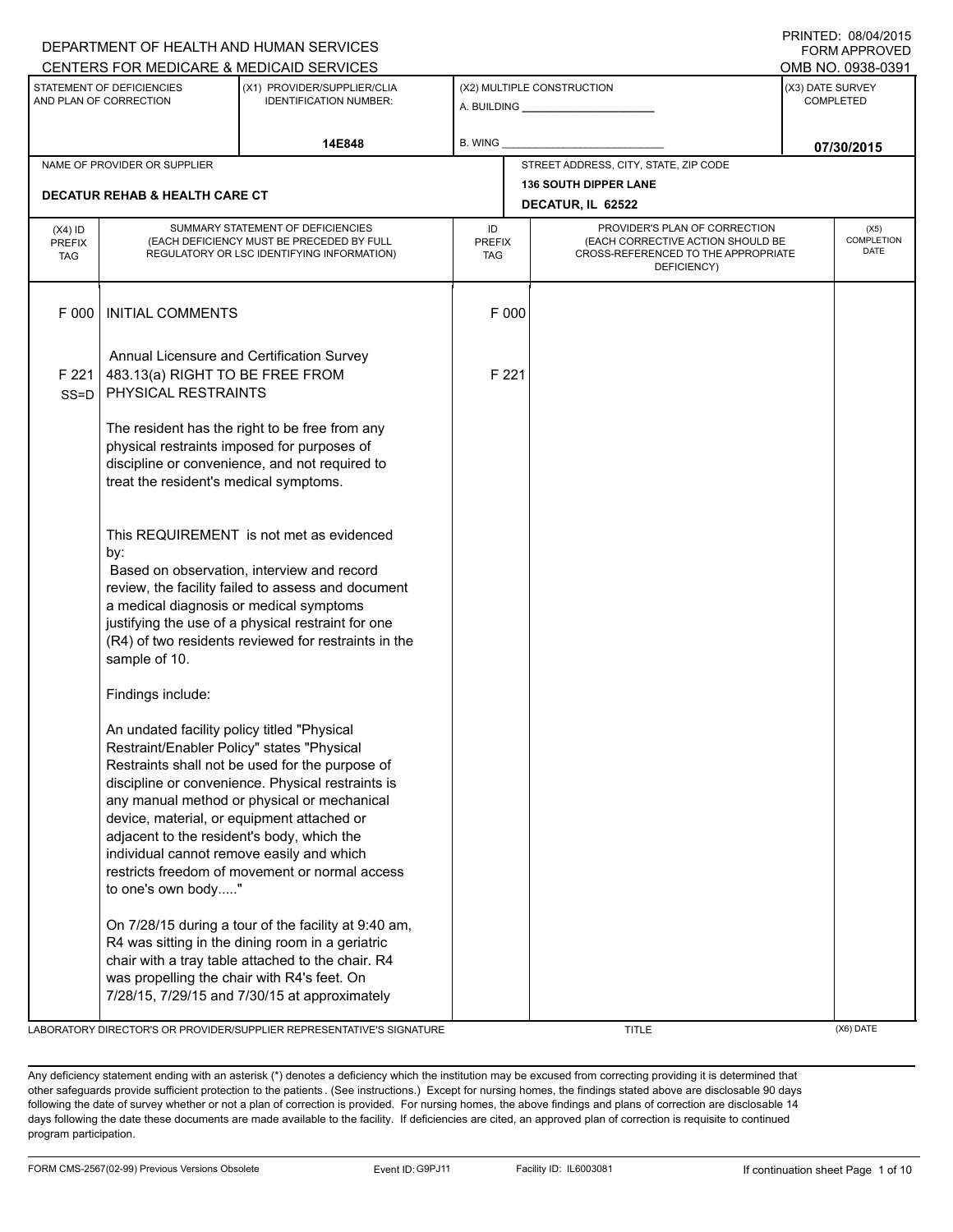|                                          |                                                                                                                                                                                                                                  | DEPARTMENT OF HEALTH AND HUMAN SERVICES<br>CENTERS FOR MEDICARE & MEDICAID SERVICES                                                                                                                                                                                                                                                                                                                                                                                                                                                                                                                                                                                                                                                                                                                                                                                                                                                                                                                                                                                                                                                                                                                                                                                                                                                                                                                                     |                                                   |       |                                                                                                                          |                  | FININILU. VOIVHIZU IJ<br><b>FORM APPROVED</b><br>OMB NO. 0938-0391 |
|------------------------------------------|----------------------------------------------------------------------------------------------------------------------------------------------------------------------------------------------------------------------------------|-------------------------------------------------------------------------------------------------------------------------------------------------------------------------------------------------------------------------------------------------------------------------------------------------------------------------------------------------------------------------------------------------------------------------------------------------------------------------------------------------------------------------------------------------------------------------------------------------------------------------------------------------------------------------------------------------------------------------------------------------------------------------------------------------------------------------------------------------------------------------------------------------------------------------------------------------------------------------------------------------------------------------------------------------------------------------------------------------------------------------------------------------------------------------------------------------------------------------------------------------------------------------------------------------------------------------------------------------------------------------------------------------------------------------|---------------------------------------------------|-------|--------------------------------------------------------------------------------------------------------------------------|------------------|--------------------------------------------------------------------|
|                                          | STATEMENT OF DEFICIENCIES<br>AND PLAN OF CORRECTION                                                                                                                                                                              | (X1) PROVIDER/SUPPLIER/CLIA<br><b>IDENTIFICATION NUMBER:</b>                                                                                                                                                                                                                                                                                                                                                                                                                                                                                                                                                                                                                                                                                                                                                                                                                                                                                                                                                                                                                                                                                                                                                                                                                                                                                                                                                            |                                                   |       | (X2) MULTIPLE CONSTRUCTION                                                                                               | (X3) DATE SURVEY | <b>COMPLETED</b>                                                   |
|                                          |                                                                                                                                                                                                                                  | 14E848                                                                                                                                                                                                                                                                                                                                                                                                                                                                                                                                                                                                                                                                                                                                                                                                                                                                                                                                                                                                                                                                                                                                                                                                                                                                                                                                                                                                                  | <b>B. WING</b>                                    |       |                                                                                                                          |                  | 07/30/2015                                                         |
|                                          | NAME OF PROVIDER OR SUPPLIER                                                                                                                                                                                                     |                                                                                                                                                                                                                                                                                                                                                                                                                                                                                                                                                                                                                                                                                                                                                                                                                                                                                                                                                                                                                                                                                                                                                                                                                                                                                                                                                                                                                         |                                                   |       | STREET ADDRESS, CITY, STATE, ZIP CODE                                                                                    |                  |                                                                    |
|                                          | <b>DECATUR REHAB &amp; HEALTH CARE CT</b>                                                                                                                                                                                        |                                                                                                                                                                                                                                                                                                                                                                                                                                                                                                                                                                                                                                                                                                                                                                                                                                                                                                                                                                                                                                                                                                                                                                                                                                                                                                                                                                                                                         | <b>136 SOUTH DIPPER LANE</b><br>DECATUR, IL 62522 |       |                                                                                                                          |                  |                                                                    |
| $(X4)$ ID<br><b>PREFIX</b><br><b>TAG</b> |                                                                                                                                                                                                                                  | SUMMARY STATEMENT OF DEFICIENCIES<br>(EACH DEFICIENCY MUST BE PRECEDED BY FULL<br>REGULATORY OR LSC IDENTIFYING INFORMATION)                                                                                                                                                                                                                                                                                                                                                                                                                                                                                                                                                                                                                                                                                                                                                                                                                                                                                                                                                                                                                                                                                                                                                                                                                                                                                            | ID<br><b>PREFIX</b><br><b>TAG</b>                 |       | PROVIDER'S PLAN OF CORRECTION<br>(EACH CORRECTIVE ACTION SHOULD BE<br>CROSS-REFERENCED TO THE APPROPRIATE<br>DEFICIENCY) |                  | (X5)<br>COMPLETION<br><b>DATE</b>                                  |
| F 221                                    | Continued From page 1<br>at will.<br>Side Effect) and Dementia. The same POS<br>with tray table.<br>table.<br>belt. R4's medical record contained no<br>The facility report titled "Fall Log" dated<br>that R4 has had 14 falls. | 12:00 pm, R4 was eating lunch with a tray table<br>attached to the geriatric chair. R4 was eating food<br>from a plate placed on the tray. On all occasions<br>R4 was sitting upright in the chair and had good<br>trunk control. R4 was able to move all extremities<br>The Physician Order Sheet (POS) dated July<br>2015, documents the following diagnoses for R4:<br>Hemorrhagic Cerebral Vascular Accident (Left<br>documents an undated entry for a geriatric chair<br>There was no Telephone Order documentation in<br>the Medical Record for R4 to have a tray table.<br>R4's Physician Progress Notes did not document<br>any information on the geriatric chair with the tray<br>The Care Plan for R4 dated 5/21/15, does not<br>document an update or revision to include the<br>use of a restraint. There is no staff guidance on<br>placement or release of the table tray on R4's<br>geriatric chair. R4's Care Plan does document<br>that R4 is in the Restorative Walking Program<br>and is walked by staff using a walker and a gait<br>assessment for the need of a restraining device.<br>September 2014 through July 2015 documents<br>On 7/29/15 at 11:20 am E1, Administrator stated<br>"We walk (R4) with a walker, (R4) is not safe to<br>walk (alone). The tray was put on to prevent (R4)<br>from getting out of the chair and falling." E1<br>acknowledged that there was no assessment, no |                                                   | F 221 |                                                                                                                          |                  |                                                                    |

FORM CMS-2567(02-99) Previous Versions Obsolete Event ID:G9PJ11 Facility ID: IL6003081 If continuation sheet Page 2 of 10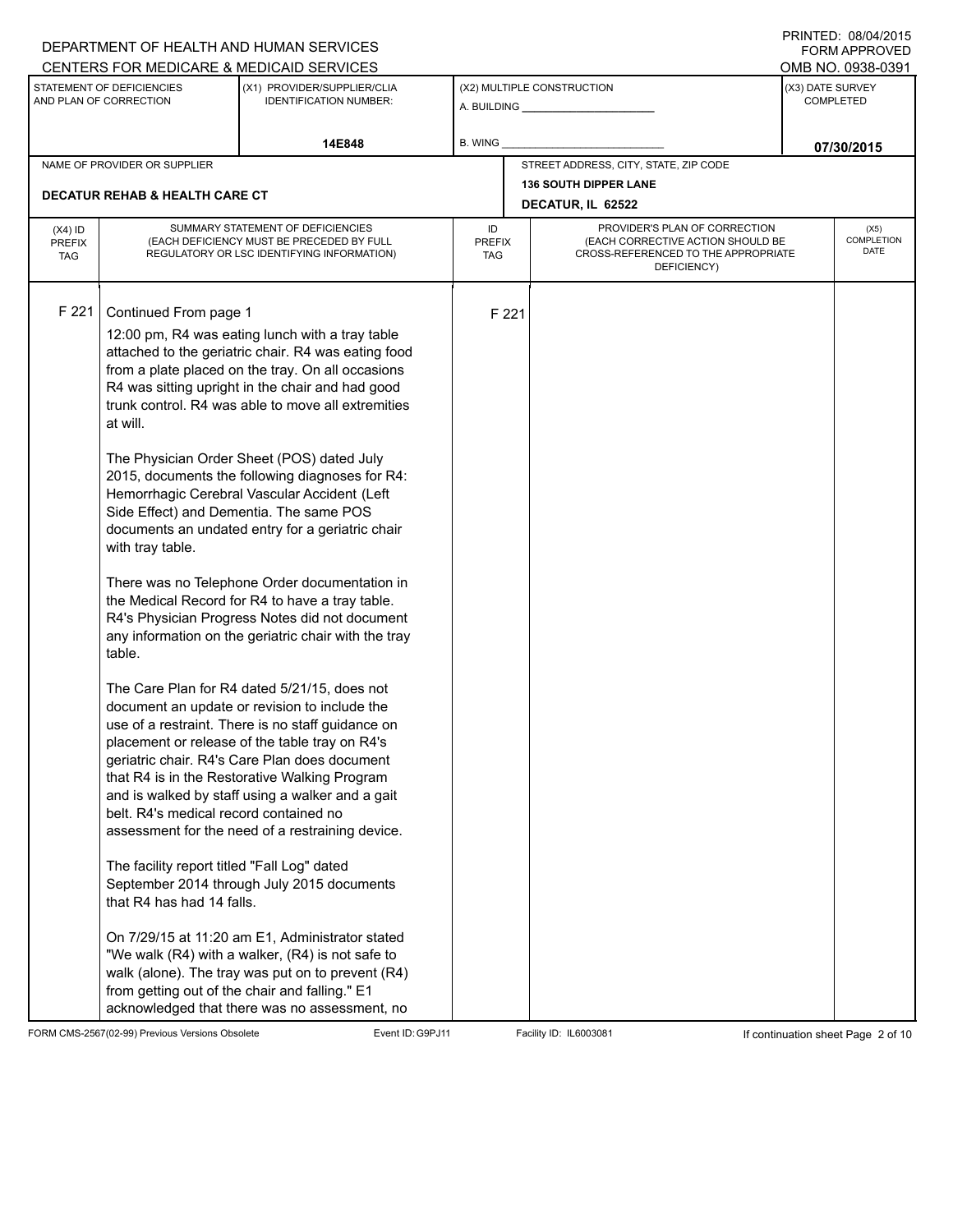|                                          |                                                                                                                                                                                                                                                                                                                                                                                | DEPARTMENT OF HEALTH AND HUMAN SERVICES                                                                                                                                                                                                                                                                                                                                                                                                                                                                                                                                                                                                                                                                                                                                                                                                                                                                                                                                                                                                                                                                                                                                                                                                                          |                                                                                                                                                               |                |                                                              |                                      | FORM APPROVED     |
|------------------------------------------|--------------------------------------------------------------------------------------------------------------------------------------------------------------------------------------------------------------------------------------------------------------------------------------------------------------------------------------------------------------------------------|------------------------------------------------------------------------------------------------------------------------------------------------------------------------------------------------------------------------------------------------------------------------------------------------------------------------------------------------------------------------------------------------------------------------------------------------------------------------------------------------------------------------------------------------------------------------------------------------------------------------------------------------------------------------------------------------------------------------------------------------------------------------------------------------------------------------------------------------------------------------------------------------------------------------------------------------------------------------------------------------------------------------------------------------------------------------------------------------------------------------------------------------------------------------------------------------------------------------------------------------------------------|---------------------------------------------------------------------------------------------------------------------------------------------------------------|----------------|--------------------------------------------------------------|--------------------------------------|-------------------|
|                                          |                                                                                                                                                                                                                                                                                                                                                                                | CENTERS FOR MEDICARE & MEDICAID SERVICES                                                                                                                                                                                                                                                                                                                                                                                                                                                                                                                                                                                                                                                                                                                                                                                                                                                                                                                                                                                                                                                                                                                                                                                                                         |                                                                                                                                                               |                |                                                              |                                      | OMB NO. 0938-0391 |
|                                          | STATEMENT OF DEFICIENCIES<br>AND PLAN OF CORRECTION                                                                                                                                                                                                                                                                                                                            | (X1) PROVIDER/SUPPLIER/CLIA<br><b>IDENTIFICATION NUMBER:</b>                                                                                                                                                                                                                                                                                                                                                                                                                                                                                                                                                                                                                                                                                                                                                                                                                                                                                                                                                                                                                                                                                                                                                                                                     |                                                                                                                                                               |                | (X2) MULTIPLE CONSTRUCTION<br>A. BUILDING <b>A. BUILDING</b> | (X3) DATE SURVEY<br><b>COMPLETED</b> |                   |
|                                          |                                                                                                                                                                                                                                                                                                                                                                                | 14E848                                                                                                                                                                                                                                                                                                                                                                                                                                                                                                                                                                                                                                                                                                                                                                                                                                                                                                                                                                                                                                                                                                                                                                                                                                                           | <b>B. WING</b>                                                                                                                                                |                |                                                              |                                      | 07/30/2015        |
|                                          | NAME OF PROVIDER OR SUPPLIER                                                                                                                                                                                                                                                                                                                                                   |                                                                                                                                                                                                                                                                                                                                                                                                                                                                                                                                                                                                                                                                                                                                                                                                                                                                                                                                                                                                                                                                                                                                                                                                                                                                  |                                                                                                                                                               |                | STREET ADDRESS, CITY, STATE, ZIP CODE                        |                                      |                   |
|                                          | <b>DECATUR REHAB &amp; HEALTH CARE CT</b>                                                                                                                                                                                                                                                                                                                                      |                                                                                                                                                                                                                                                                                                                                                                                                                                                                                                                                                                                                                                                                                                                                                                                                                                                                                                                                                                                                                                                                                                                                                                                                                                                                  |                                                                                                                                                               |                | <b>136 SOUTH DIPPER LANE</b>                                 |                                      |                   |
|                                          |                                                                                                                                                                                                                                                                                                                                                                                |                                                                                                                                                                                                                                                                                                                                                                                                                                                                                                                                                                                                                                                                                                                                                                                                                                                                                                                                                                                                                                                                                                                                                                                                                                                                  | DECATUR, IL 62522                                                                                                                                             |                |                                                              |                                      |                   |
| $(X4)$ ID<br><b>PREFIX</b><br><b>TAG</b> |                                                                                                                                                                                                                                                                                                                                                                                | SUMMARY STATEMENT OF DEFICIENCIES<br>(EACH DEFICIENCY MUST BE PRECEDED BY FULL<br>REGULATORY OR LSC IDENTIFYING INFORMATION)                                                                                                                                                                                                                                                                                                                                                                                                                                                                                                                                                                                                                                                                                                                                                                                                                                                                                                                                                                                                                                                                                                                                     | PROVIDER'S PLAN OF CORRECTION<br>ID<br>(EACH CORRECTIVE ACTION SHOULD BE<br><b>PREFIX</b><br>CROSS-REFERENCED TO THE APPROPRIATE<br><b>TAG</b><br>DEFICIENCY) |                |                                                              | (X5)<br>COMPLETION<br>DATE           |                   |
| F 221<br>F 280<br>SS=D                   | Continued From page 2<br>diagnosis for the use of the restraint.<br>stated that E2 had spoken to E3, Licensed<br>broken several others."<br>On 7/30/15 at 11:35 am, E7, Care Plan<br><b>Coordinator and Restorative Nurse</b><br>the chair, but is not safe."<br>483.20(d)(3), 483.10(k)(2) RIGHT TO<br>incompetent or otherwise found to be<br>changes in care and treatment. | consent, no identification of medical symptoms or<br>On 7/30/15 at 9:45 am E2, Director of Nursing<br>Practical Nurse about the order E3 had wrote on<br>the Physician Order Sheet (POS) for a tray table.<br>E2 stated "(E3) did not get a (physician's order)<br>for the tray table. (E3) just wrote it on the (POS).<br>E2 stated that R4 can rise from the wheelchair if<br>there is no tray table. E2 stated that R4 can not<br>remove the current tray table. E2 stated "we put<br>one on that (R4) can't get off, because (R4) has<br>acknowledged that the Care Plan for R4 did not<br>document the use of a restraint. E7 stated "I<br>knew that was going to be a problem when I saw<br>that." E7 stated that the tray table restraint was<br>used on R4 because of all the falls. E7 stated<br>"(R4) has destroyed several trays and gotten up<br>from the chair and fallen. R4 is able to get out of<br>On 7/30/15 at 2:30 pm R4 was asked to remove<br>the tray from the geriatric chair and was not able<br>to do as requested by E2, Director of Nursing.<br>PARTICIPATE PLANNING CARE-REVISE CP<br>The resident has the right, unless adjudged<br>incapacitated under the laws of the State, to<br>participate in planning care and treatment or |                                                                                                                                                               | F 221<br>F 280 |                                                              |                                      |                   |
|                                          |                                                                                                                                                                                                                                                                                                                                                                                |                                                                                                                                                                                                                                                                                                                                                                                                                                                                                                                                                                                                                                                                                                                                                                                                                                                                                                                                                                                                                                                                                                                                                                                                                                                                  |                                                                                                                                                               |                |                                                              |                                      |                   |

FORM CMS-2567(02-99) Previous Versions Obsolete Event ID:G9PJ11 Facility ID: IL6003081 If continuation sheet Page 3 of 10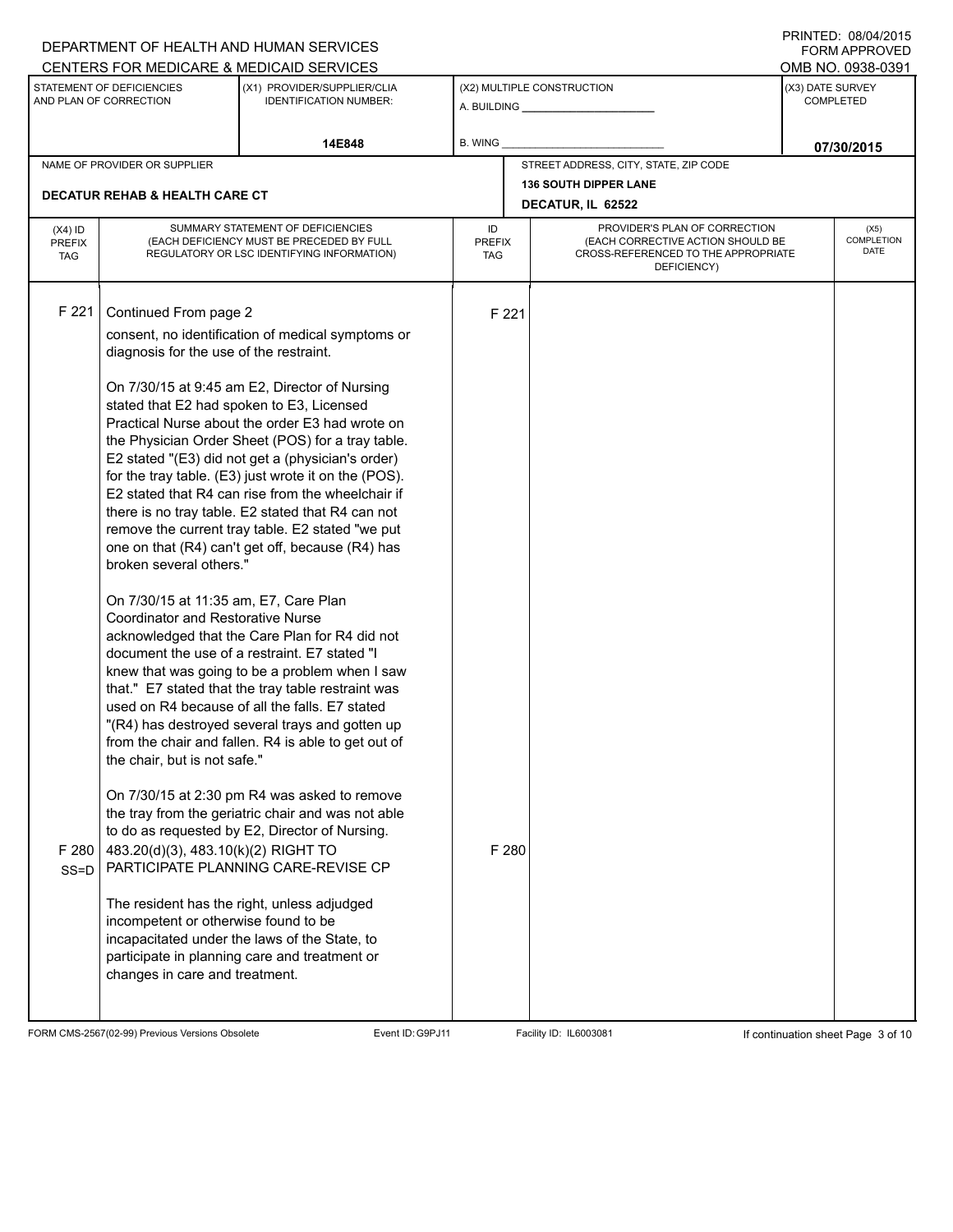|                                          |                                                                                                                                                                                                     | DEPARTMENT OF HEALTH AND HUMAN SERVICES<br>CENTERS FOR MEDICARE & MEDICAID SERVICES                                                                                                                                                                                                                                                                                                                                                                                                                                                                                                                                                                                                                                                  |                                                                                                                                                               |                                                   |                                       |                                   | FININILU. VOIVHIZU IJ<br><b>FORM APPROVED</b><br>OMB NO. 0938-0391 |  |  |
|------------------------------------------|-----------------------------------------------------------------------------------------------------------------------------------------------------------------------------------------------------|--------------------------------------------------------------------------------------------------------------------------------------------------------------------------------------------------------------------------------------------------------------------------------------------------------------------------------------------------------------------------------------------------------------------------------------------------------------------------------------------------------------------------------------------------------------------------------------------------------------------------------------------------------------------------------------------------------------------------------------|---------------------------------------------------------------------------------------------------------------------------------------------------------------|---------------------------------------------------|---------------------------------------|-----------------------------------|--------------------------------------------------------------------|--|--|
|                                          | STATEMENT OF DEFICIENCIES<br>AND PLAN OF CORRECTION                                                                                                                                                 | (X1) PROVIDER/SUPPLIER/CLIA<br><b>IDENTIFICATION NUMBER:</b>                                                                                                                                                                                                                                                                                                                                                                                                                                                                                                                                                                                                                                                                         |                                                                                                                                                               |                                                   | (X2) MULTIPLE CONSTRUCTION            |                                   | (X3) DATE SURVEY<br><b>COMPLETED</b>                               |  |  |
|                                          |                                                                                                                                                                                                     | 14E848                                                                                                                                                                                                                                                                                                                                                                                                                                                                                                                                                                                                                                                                                                                               | <b>B. WING</b>                                                                                                                                                |                                                   |                                       |                                   | 07/30/2015                                                         |  |  |
|                                          | NAME OF PROVIDER OR SUPPLIER                                                                                                                                                                        |                                                                                                                                                                                                                                                                                                                                                                                                                                                                                                                                                                                                                                                                                                                                      |                                                                                                                                                               |                                                   | STREET ADDRESS, CITY, STATE, ZIP CODE |                                   |                                                                    |  |  |
|                                          | <b>DECATUR REHAB &amp; HEALTH CARE CT</b>                                                                                                                                                           |                                                                                                                                                                                                                                                                                                                                                                                                                                                                                                                                                                                                                                                                                                                                      |                                                                                                                                                               | <b>136 SOUTH DIPPER LANE</b><br>DECATUR, IL 62522 |                                       |                                   |                                                                    |  |  |
| $(X4)$ ID<br><b>PREFIX</b><br><b>TAG</b> |                                                                                                                                                                                                     | SUMMARY STATEMENT OF DEFICIENCIES<br>(EACH DEFICIENCY MUST BE PRECEDED BY FULL<br>REGULATORY OR LSC IDENTIFYING INFORMATION)                                                                                                                                                                                                                                                                                                                                                                                                                                                                                                                                                                                                         | PROVIDER'S PLAN OF CORRECTION<br>ID<br>(EACH CORRECTIVE ACTION SHOULD BE<br><b>PREFIX</b><br>CROSS-REFERENCED TO THE APPROPRIATE<br><b>TAG</b><br>DEFICIENCY) |                                                   |                                       | (X5)<br>COMPLETION<br><b>DATE</b> |                                                                    |  |  |
| F 280                                    | Continued From page 3<br>within 7 days after the completion of the<br>each assessment.                                                                                                              | A comprehensive care plan must be developed<br>comprehensive assessment; prepared by an<br>interdisciplinary team, that includes the attending<br>physician, a registered nurse with responsibility<br>for the resident, and other appropriate staff in<br>disciplines as determined by the resident's needs,<br>and, to the extent practicable, the participation of<br>the resident, the resident's family or the resident's<br>legal representative; and periodically reviewed<br>and revised by a team of qualified persons after                                                                                                                                                                                                |                                                                                                                                                               | F 280                                             |                                       |                                   |                                                                    |  |  |
|                                          | by:<br>in the sample of 10.<br>Findings include:<br>" Any resident receiving any psychotropic<br>and potential side effects addressed in the<br>agents will be made in the Care Plan<br>Assessment. | This REQUIREMENT is not met as evidenced<br>Based on observation, interview and record<br>review, the facility failed to document in the Care<br>Plan the use of an anti-psychotic medication on<br>one (R4) of ten residents reviewed for Care Plans<br>The facility policy titled "Psychotropic Medication<br>Policy" dated 12/30/13, documents the following:<br>medication will have certain aspects of their use<br>resident's Care Plan at least quarterly. The Care<br>Plan will identify target behaviors causing the use<br>of psycotropic medications. The Care Plan will<br>address the problem, approaches and goals to<br>address these behaviors Attempts to rule out<br>social and environmental factors as causative |                                                                                                                                                               |                                                   |                                       |                                   |                                                                    |  |  |

FORM CMS-2567(02-99) Previous Versions Obsolete Event ID:G9PJ11 Facility ID: IL6003081 If continuation sheet Page 4 of 10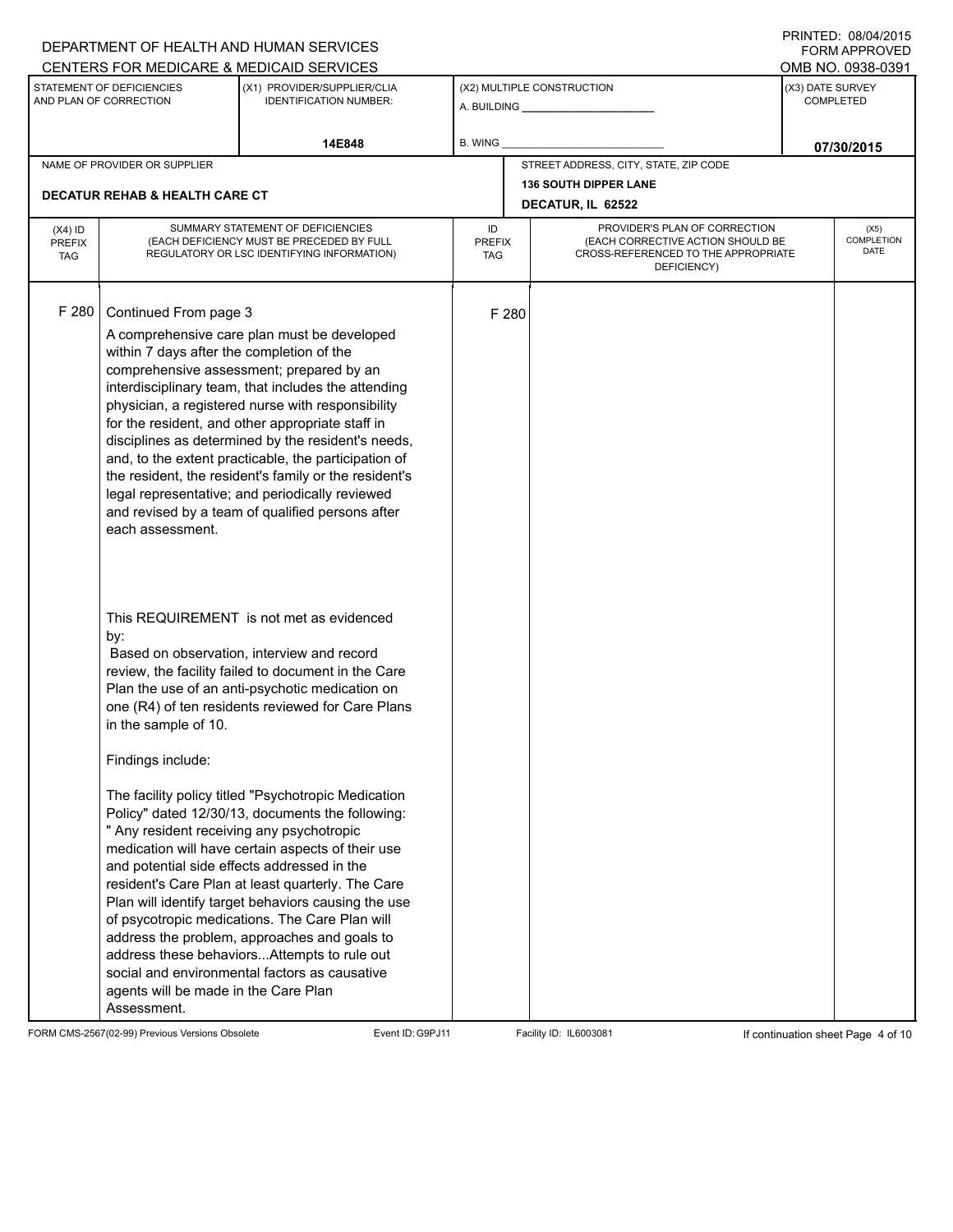|                                          |                                                                                                                                                                            | DEPARTMENT OF HEALTH AND HUMAN SERVICES                                                                                                                                                      |           |                                                                                                                                           |                                                              |                                      | <b>FORM APPROVED</b>                     |  |  |  |
|------------------------------------------|----------------------------------------------------------------------------------------------------------------------------------------------------------------------------|----------------------------------------------------------------------------------------------------------------------------------------------------------------------------------------------|-----------|-------------------------------------------------------------------------------------------------------------------------------------------|--------------------------------------------------------------|--------------------------------------|------------------------------------------|--|--|--|
|                                          |                                                                                                                                                                            | CENTERS FOR MEDICARE & MEDICAID SERVICES                                                                                                                                                     |           |                                                                                                                                           |                                                              |                                      | OMB NO. 0938-0391                        |  |  |  |
|                                          | STATEMENT OF DEFICIENCIES<br>AND PLAN OF CORRECTION                                                                                                                        | (X1) PROVIDER/SUPPLIER/CLIA<br><b>IDENTIFICATION NUMBER:</b>                                                                                                                                 |           |                                                                                                                                           | (X2) MULTIPLE CONSTRUCTION<br>A. BUILDING <b>A.</b> BUILDING | (X3) DATE SURVEY<br><b>COMPLETED</b> |                                          |  |  |  |
|                                          |                                                                                                                                                                            | 14E848                                                                                                                                                                                       | B. WING   |                                                                                                                                           |                                                              | 07/30/2015                           |                                          |  |  |  |
|                                          | NAME OF PROVIDER OR SUPPLIER                                                                                                                                               |                                                                                                                                                                                              |           | STREET ADDRESS, CITY, STATE, ZIP CODE                                                                                                     |                                                              |                                      |                                          |  |  |  |
|                                          | <b>DECATUR REHAB &amp; HEALTH CARE CT</b>                                                                                                                                  |                                                                                                                                                                                              |           |                                                                                                                                           | <b>136 SOUTH DIPPER LANE</b><br>DECATUR, IL 62522            |                                      |                                          |  |  |  |
| $(X4)$ ID<br><b>PREFIX</b><br><b>TAG</b> |                                                                                                                                                                            | SUMMARY STATEMENT OF DEFICIENCIES<br>(EACH DEFICIENCY MUST BE PRECEDED BY FULL<br>REGULATORY OR LSC IDENTIFYING INFORMATION)                                                                 | ID<br>TAG | PROVIDER'S PLAN OF CORRECTION<br>(EACH CORRECTIVE ACTION SHOULD BE<br><b>PREFIX</b><br>CROSS-REFERENCED TO THE APPROPRIATE<br>DEFICIENCY) |                                                              |                                      | (X5)<br><b>COMPLETION</b><br><b>DATE</b> |  |  |  |
| F 280                                    | Continued From page 4                                                                                                                                                      |                                                                                                                                                                                              | F 280     |                                                                                                                                           |                                                              |                                      |                                          |  |  |  |
|                                          | The Physician Order Sheet (POS) dated July<br>2015 documents the following diagnoses for R4:<br>Hemorrhagic Cerebral Vascular Accident (Left<br>Side Effect) and Dementia. |                                                                                                                                                                                              |           |                                                                                                                                           |                                                              |                                      |                                          |  |  |  |
|                                          | wrist every four hours. The May 2015 POS<br>mg Intramuscularly (IM) every 24 hours as<br>needed.                                                                           | The same POS documents a current order for<br>ABHR (Ativan 1.25 milligrams (mg), Benadryl<br>12.5 mg, Haldol 0.5 mg, Reglan 10 mg) to inner<br>documents an order dated 5/11/15 for Haldol 1 |           |                                                                                                                                           |                                                              |                                      |                                          |  |  |  |
|                                          | document an update or revision to include<br>potential adverse events of Haldol.                                                                                           | The Care Plan for R4 dated 5/21/15, does not<br>anti-psychotic use. There is no staff guidance on<br>the monitoring of potential side effects or the                                         |           |                                                                                                                                           |                                                              |                                      |                                          |  |  |  |
| F323<br>$SS = E$                         | On 7/30/15 at 11:35 am, E7, Care Plan<br>when I saw that."<br>483.25(h) FREE OF ACCIDENT<br>HAZARDS/SUPERVISION/DEVICES                                                    | Coordinator acknowledged that the Care Plan for<br>R4 did not document the use of an anti-psychotic.<br>E7 stated "I knew that was going to be a problem                                     | F 323     |                                                                                                                                           |                                                              |                                      |                                          |  |  |  |
|                                          | The facility must ensure that the resident<br>as is possible; and each resident receives<br>prevent accidents.                                                             | environment remains as free of accident hazards<br>adequate supervision and assistance devices to                                                                                            |           |                                                                                                                                           |                                                              |                                      |                                          |  |  |  |
|                                          |                                                                                                                                                                            | This REQUIREMENT is not met as evidenced                                                                                                                                                     |           |                                                                                                                                           |                                                              |                                      |                                          |  |  |  |

FORM CMS-2567(02-99) Previous Versions Obsolete Event ID:G9PJ11 Facility ID: IL6003081 If continuation sheet Page 5 of 10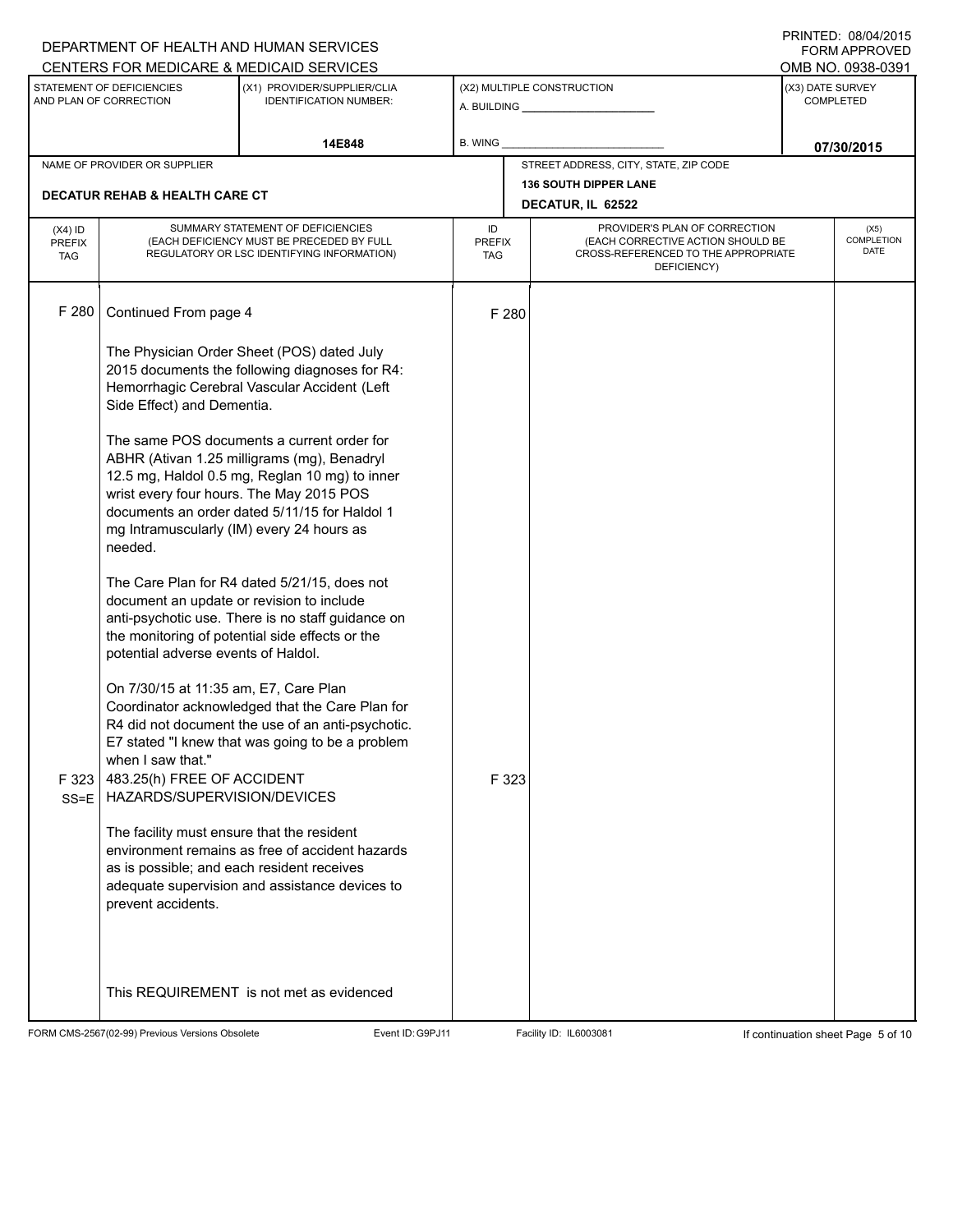|                                          |                                                                                                                                                                                                                                         | DEPARTMENT OF HEALTH AND HUMAN SERVICES<br>CENTERS FOR MEDICARE & MEDICAID SERVICES                                                                                                                                                                                                                                                                                                                                                                                                                                                                                                                                                                                                                                                                                                                                                                                                                                                                                                                                                                                                                                                                                                                                 |                                                                                                                                                               |                |                                                   |                                      | <b>FORM APPROVED</b><br>OMB NO. 0938-0391 |  |
|------------------------------------------|-----------------------------------------------------------------------------------------------------------------------------------------------------------------------------------------------------------------------------------------|---------------------------------------------------------------------------------------------------------------------------------------------------------------------------------------------------------------------------------------------------------------------------------------------------------------------------------------------------------------------------------------------------------------------------------------------------------------------------------------------------------------------------------------------------------------------------------------------------------------------------------------------------------------------------------------------------------------------------------------------------------------------------------------------------------------------------------------------------------------------------------------------------------------------------------------------------------------------------------------------------------------------------------------------------------------------------------------------------------------------------------------------------------------------------------------------------------------------|---------------------------------------------------------------------------------------------------------------------------------------------------------------|----------------|---------------------------------------------------|--------------------------------------|-------------------------------------------|--|
|                                          | STATEMENT OF DEFICIENCIES<br>AND PLAN OF CORRECTION                                                                                                                                                                                     | (X1) PROVIDER/SUPPLIER/CLIA<br><b>IDENTIFICATION NUMBER:</b>                                                                                                                                                                                                                                                                                                                                                                                                                                                                                                                                                                                                                                                                                                                                                                                                                                                                                                                                                                                                                                                                                                                                                        |                                                                                                                                                               |                | (X2) MULTIPLE CONSTRUCTION                        | (X3) DATE SURVEY<br><b>COMPLETED</b> |                                           |  |
|                                          |                                                                                                                                                                                                                                         | 14E848                                                                                                                                                                                                                                                                                                                                                                                                                                                                                                                                                                                                                                                                                                                                                                                                                                                                                                                                                                                                                                                                                                                                                                                                              | B. WING                                                                                                                                                       |                |                                                   |                                      | 07/30/2015                                |  |
|                                          | NAME OF PROVIDER OR SUPPLIER                                                                                                                                                                                                            |                                                                                                                                                                                                                                                                                                                                                                                                                                                                                                                                                                                                                                                                                                                                                                                                                                                                                                                                                                                                                                                                                                                                                                                                                     |                                                                                                                                                               |                | STREET ADDRESS, CITY, STATE, ZIP CODE             |                                      |                                           |  |
|                                          | <b>DECATUR REHAB &amp; HEALTH CARE CT</b>                                                                                                                                                                                               |                                                                                                                                                                                                                                                                                                                                                                                                                                                                                                                                                                                                                                                                                                                                                                                                                                                                                                                                                                                                                                                                                                                                                                                                                     |                                                                                                                                                               |                | <b>136 SOUTH DIPPER LANE</b><br>DECATUR, IL 62522 |                                      |                                           |  |
| $(X4)$ ID<br><b>PREFIX</b><br><b>TAG</b> |                                                                                                                                                                                                                                         | SUMMARY STATEMENT OF DEFICIENCIES<br>(EACH DEFICIENCY MUST BE PRECEDED BY FULL<br>REGULATORY OR LSC IDENTIFYING INFORMATION)                                                                                                                                                                                                                                                                                                                                                                                                                                                                                                                                                                                                                                                                                                                                                                                                                                                                                                                                                                                                                                                                                        | PROVIDER'S PLAN OF CORRECTION<br>ID<br>(EACH CORRECTIVE ACTION SHOULD BE<br><b>PREFIX</b><br>CROSS-REFERENCED TO THE APPROPRIATE<br><b>TAG</b><br>DEFICIENCY) |                |                                                   |                                      | (X5)<br>COMPLETION<br>DATE                |  |
| F 323<br>F 329<br>$SS = D$               | Continued From page 5<br>by:<br>supplemental sample.<br>Findings include:<br>temperature) should not be that hot."<br>the temperature in the sinks with my digital<br>it's still too hot."<br>unattended by staff.<br>UNNECESSARY DRUGS | Based on observation and interview the facility<br>failed to maintain a safe water temperature in two<br>sinks in one shower room on one of two resident<br>corridors. This failure has the potential to affect<br>one independently mobile resident (R2) on a<br>sample of nine reviewed for safety and nine<br>independently mobile residents (R15, R18, R26,<br>R27, R28, R29, R34, R35, and R36) on the<br>On 7/29/15 at 10:52 AM the water temperature in<br>both hand sinks in the second shower room on<br>the South Hall was 119 degrees Fahrenheit.<br>On 7/29/15 at 11:40 AM E6 stated, "It (water<br>On 7/29/15 at 12:15 PM E6 stated, "I rechecked<br>thermometer and I got 117 degrees Fahrenheit,<br>The facility's undated list of residents who were<br>Independently Mobile With Wheelchair (W/C),<br>Walker and Ambulatory documents ten residents<br>(R2, R15, R18, R26, R27, R28, R29, R34, R35,<br>and R36) who had the ability to use the sinks<br>483.25(I) DRUG REGIMEN IS FREE FROM<br>Each resident's drug regimen must be free from<br>unnecessary drugs. An unnecessary drug is any<br>drug when used in excessive dose (including<br>duplicate therapy); or for excessive duration; or |                                                                                                                                                               | F 323<br>F 329 |                                                   |                                      |                                           |  |
|                                          |                                                                                                                                                                                                                                         |                                                                                                                                                                                                                                                                                                                                                                                                                                                                                                                                                                                                                                                                                                                                                                                                                                                                                                                                                                                                                                                                                                                                                                                                                     |                                                                                                                                                               |                |                                                   |                                      |                                           |  |

FORM CMS-2567(02-99) Previous Versions Obsolete Event ID:G9PJ11 Facility ID: IL6003081 If continuation sheet Page 6 of 10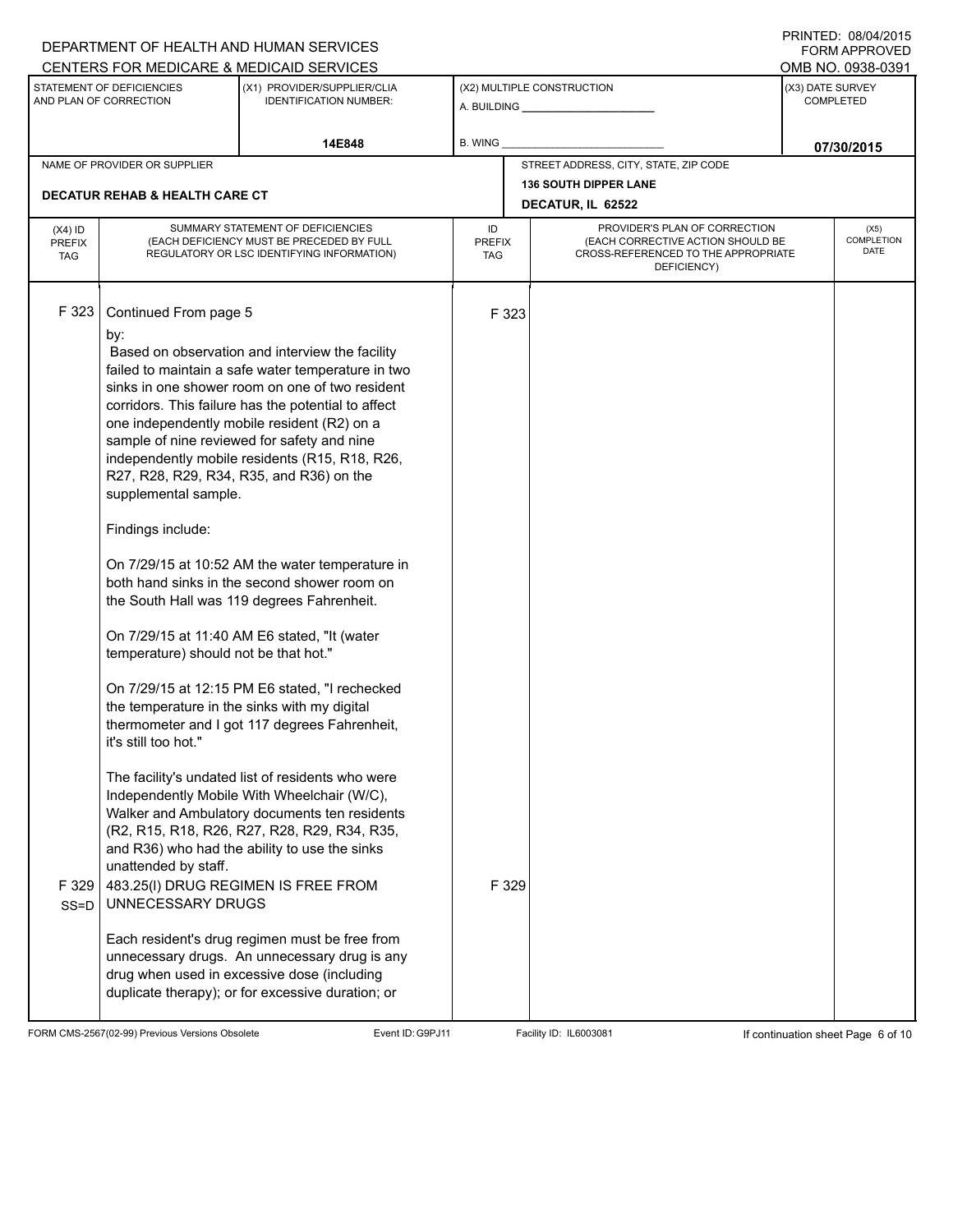|                                          |                                                                                                                                                                   | DEPARTMENT OF HEALTH AND HUMAN SERVICES<br>CENTERS FOR MEDICARE & MEDICAID SERVICES                                                                                                                                                                                                                                                                                                                                                                                                                                                                                                                         |                            |                                                                                                                                                         |                                                   |                                      | FININILU. VOIVHIZU IJ<br><b>FORM APPROVED</b><br>OMB NO. 0938-0391 |
|------------------------------------------|-------------------------------------------------------------------------------------------------------------------------------------------------------------------|-------------------------------------------------------------------------------------------------------------------------------------------------------------------------------------------------------------------------------------------------------------------------------------------------------------------------------------------------------------------------------------------------------------------------------------------------------------------------------------------------------------------------------------------------------------------------------------------------------------|----------------------------|---------------------------------------------------------------------------------------------------------------------------------------------------------|---------------------------------------------------|--------------------------------------|--------------------------------------------------------------------|
|                                          | STATEMENT OF DEFICIENCIES<br>AND PLAN OF CORRECTION                                                                                                               | (X1) PROVIDER/SUPPLIER/CLIA<br><b>IDENTIFICATION NUMBER:</b>                                                                                                                                                                                                                                                                                                                                                                                                                                                                                                                                                | (X2) MULTIPLE CONSTRUCTION |                                                                                                                                                         |                                                   | (X3) DATE SURVEY<br><b>COMPLETED</b> |                                                                    |
|                                          |                                                                                                                                                                   | 14E848                                                                                                                                                                                                                                                                                                                                                                                                                                                                                                                                                                                                      | <b>B. WING</b>             |                                                                                                                                                         |                                                   |                                      | 07/30/2015                                                         |
|                                          | NAME OF PROVIDER OR SUPPLIER                                                                                                                                      |                                                                                                                                                                                                                                                                                                                                                                                                                                                                                                                                                                                                             |                            |                                                                                                                                                         | STREET ADDRESS, CITY, STATE, ZIP CODE             |                                      |                                                                    |
|                                          | <b>DECATUR REHAB &amp; HEALTH CARE CT</b>                                                                                                                         |                                                                                                                                                                                                                                                                                                                                                                                                                                                                                                                                                                                                             |                            |                                                                                                                                                         | <b>136 SOUTH DIPPER LANE</b><br>DECATUR, IL 62522 |                                      |                                                                    |
| $(X4)$ ID<br><b>PREFIX</b><br><b>TAG</b> |                                                                                                                                                                   | SUMMARY STATEMENT OF DEFICIENCIES<br>(EACH DEFICIENCY MUST BE PRECEDED BY FULL<br>REGULATORY OR LSC IDENTIFYING INFORMATION)                                                                                                                                                                                                                                                                                                                                                                                                                                                                                | ID                         | PROVIDER'S PLAN OF CORRECTION<br>(EACH CORRECTIVE ACTION SHOULD BE<br><b>PREFIX</b><br>CROSS-REFERENCED TO THE APPROPRIATE<br><b>TAG</b><br>DEFICIENCY) |                                                   |                                      |                                                                    |
| F 329                                    | Continued From page 6<br>should be reduced or discontinued; or any<br>combinations of the reasons above.<br>behavioral interventions, unless clinically<br>drugs. | without adequate monitoring; or without adequate<br>indications for its use; or in the presence of<br>adverse consequences which indicate the dose<br>Based on a comprehensive assessment of a<br>resident, the facility must ensure that residents<br>who have not used antipsychotic drugs are not<br>given these drugs unless antipsychotic drug<br>therapy is necessary to treat a specific condition<br>as diagnosed and documented in the clinical<br>record; and residents who use antipsychotic<br>drugs receive gradual dose reductions, and<br>contraindicated, in an effort to discontinue these |                            | F 329                                                                                                                                                   |                                                   |                                      |                                                                    |
|                                          | by:<br>in the sample of 10.<br>Findings include:<br>drug is any drug used without adequate<br>monitoring, Without indications for its use.                        | This REQUIREMENT is not met as evidenced<br>Based on record review and interview, the facility<br>failed to justify and assess for the use of an<br>anti-psychotic medication in one (R4) of five<br>residents reviewed for psychoactive medications<br>The facility policy titled "Psychotropic Medication<br>Policy" dated 12/30/13, documents the following:<br>"It is the policy of this facility that residents shall<br>not be given unnecessary drugs. Unnecessary<br>Attempt to rule out social and environmental                                                                                   |                            |                                                                                                                                                         |                                                   |                                      |                                                                    |

FORM CMS-2567(02-99) Previous Versions Obsolete Event ID:G9PJ11 Facility ID: IL6003081 If continuation sheet Page 7 of 10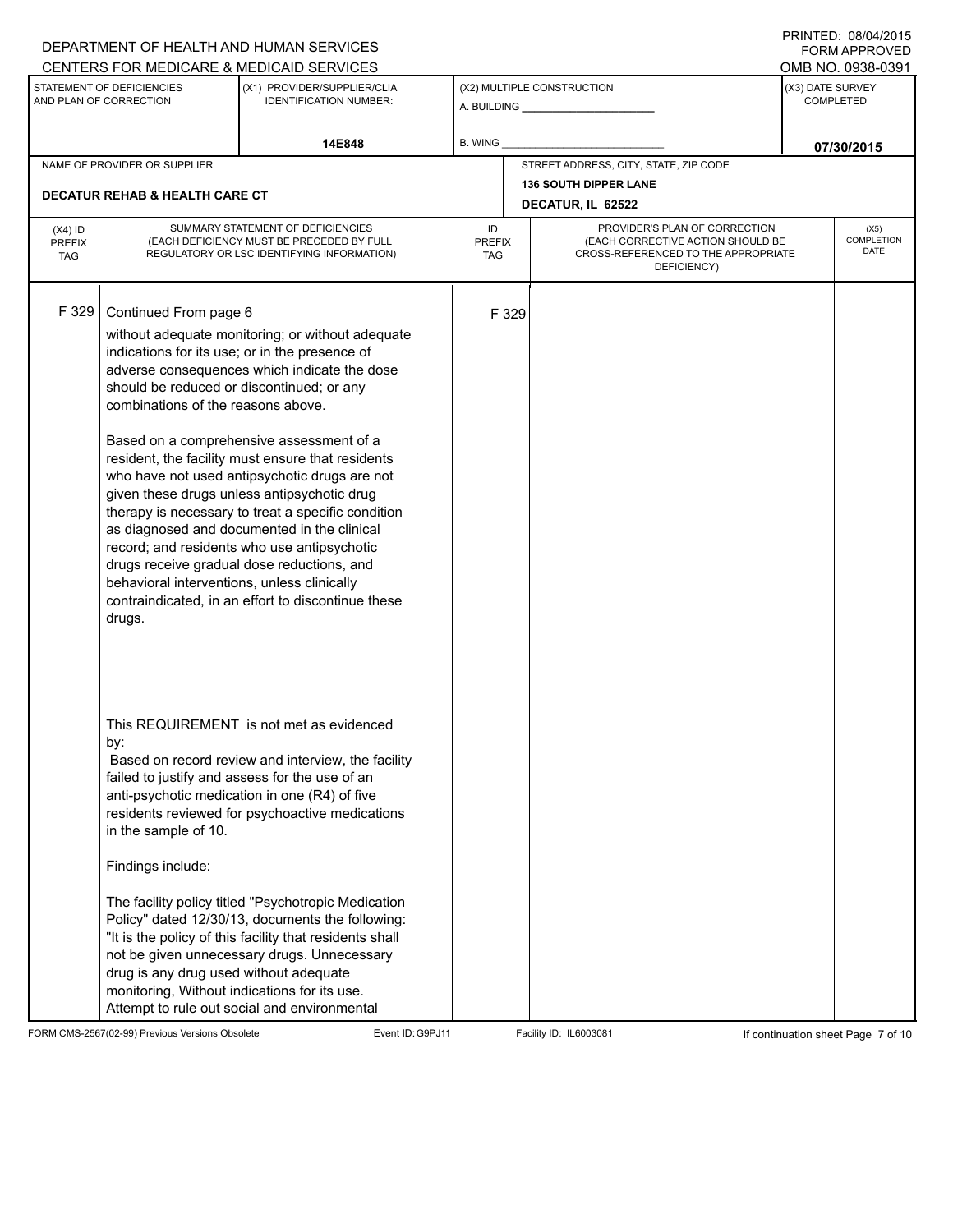|                                          |                                                                                                                                                                                                                                                                                                                                 | DEPARTMENT OF HEALTH AND HUMAN SERVICES<br>CENTERS FOR MEDICARE & MEDICAID SERVICES                                                                                                                                                                                                                                                                                                                                                                                                                                                                                                                                                                                                                                                                                                                                                                                                                                                                                                                                                                                                                                                                                                                                                                                                                                                  |                                                   |                                                                                                                                                         |                                       |                  | FININILU. VOIVHIZU IJ<br><b>FORM APPROVED</b><br>OMB NO. 0938-0391 |
|------------------------------------------|---------------------------------------------------------------------------------------------------------------------------------------------------------------------------------------------------------------------------------------------------------------------------------------------------------------------------------|--------------------------------------------------------------------------------------------------------------------------------------------------------------------------------------------------------------------------------------------------------------------------------------------------------------------------------------------------------------------------------------------------------------------------------------------------------------------------------------------------------------------------------------------------------------------------------------------------------------------------------------------------------------------------------------------------------------------------------------------------------------------------------------------------------------------------------------------------------------------------------------------------------------------------------------------------------------------------------------------------------------------------------------------------------------------------------------------------------------------------------------------------------------------------------------------------------------------------------------------------------------------------------------------------------------------------------------|---------------------------------------------------|---------------------------------------------------------------------------------------------------------------------------------------------------------|---------------------------------------|------------------|--------------------------------------------------------------------|
|                                          | STATEMENT OF DEFICIENCIES<br>AND PLAN OF CORRECTION                                                                                                                                                                                                                                                                             | (X1) PROVIDER/SUPPLIER/CLIA<br><b>IDENTIFICATION NUMBER:</b>                                                                                                                                                                                                                                                                                                                                                                                                                                                                                                                                                                                                                                                                                                                                                                                                                                                                                                                                                                                                                                                                                                                                                                                                                                                                         |                                                   |                                                                                                                                                         | (X2) MULTIPLE CONSTRUCTION            | (X3) DATE SURVEY | <b>COMPLETED</b>                                                   |
|                                          |                                                                                                                                                                                                                                                                                                                                 | 14E848                                                                                                                                                                                                                                                                                                                                                                                                                                                                                                                                                                                                                                                                                                                                                                                                                                                                                                                                                                                                                                                                                                                                                                                                                                                                                                                               | <b>B. WING</b>                                    |                                                                                                                                                         |                                       |                  | 07/30/2015                                                         |
|                                          | NAME OF PROVIDER OR SUPPLIER                                                                                                                                                                                                                                                                                                    |                                                                                                                                                                                                                                                                                                                                                                                                                                                                                                                                                                                                                                                                                                                                                                                                                                                                                                                                                                                                                                                                                                                                                                                                                                                                                                                                      |                                                   |                                                                                                                                                         | STREET ADDRESS, CITY, STATE, ZIP CODE |                  |                                                                    |
|                                          | <b>DECATUR REHAB &amp; HEALTH CARE CT</b>                                                                                                                                                                                                                                                                                       |                                                                                                                                                                                                                                                                                                                                                                                                                                                                                                                                                                                                                                                                                                                                                                                                                                                                                                                                                                                                                                                                                                                                                                                                                                                                                                                                      | <b>136 SOUTH DIPPER LANE</b><br>DECATUR, IL 62522 |                                                                                                                                                         |                                       |                  |                                                                    |
| $(X4)$ ID<br><b>PREFIX</b><br><b>TAG</b> |                                                                                                                                                                                                                                                                                                                                 | SUMMARY STATEMENT OF DEFICIENCIES<br>(EACH DEFICIENCY MUST BE PRECEDED BY FULL<br>REGULATORY OR LSC IDENTIFYING INFORMATION)                                                                                                                                                                                                                                                                                                                                                                                                                                                                                                                                                                                                                                                                                                                                                                                                                                                                                                                                                                                                                                                                                                                                                                                                         | ID<br><b>TAG</b>                                  | PROVIDER'S PLAN OF CORRECTION<br>COMPLETION<br>(EACH CORRECTIVE ACTION SHOULD BE<br><b>PREFIX</b><br>CROSS-REFERENCED TO THE APPROPRIATE<br>DEFICIENCY) |                                       |                  |                                                                    |
| F 329                                    | Continued From page 7<br>be prescribed prior to attempted<br>or other authorized representative<br>Care Physician.<br>from October 2014 through July 22, 2015<br>the physician order.<br>identifying indicators for the use of Haldol<br>not document the use or identify behavior<br>On 7/29/15 at 11:20 am, E1, Administrator | factors as causative agents of the maladapted<br>behavior. Initiate a Pre-Psychotropic Medication<br>Assessment. Psychotropic medications shall not<br>non-pharmacological interventions to decrease<br>behavior. Psychotropic medication shall not be<br>prescribed or administered without the informed<br>consent of the resident, the resident's guardian,<br>The Physician Order Sheet (POS) dated July<br>2015 documents the following diagnoses for R4:<br>Hemorrhagic Cerebral Vascular Accident, and<br>Dementia. R4's POS's dated from October 2014<br>through July 2015 documents an ongoing order<br>for ABHR cream (Ativan 1.25 milligrams (mg),<br>Benadryl 12.5 mg, Haldol 0.5 mg and Reglan 10<br>mg), apply to inner wrist every four hours around<br>the clock. The POS's are signed by Z1, Primary<br>The Medication Administration Records dated<br>document that R4 received the ABHR cream per<br>R4's Medical Record Record does not document<br>an initial assessment or quarterly assessments<br>(anti-psychotic). There is no documented consent<br>for the use of an anti-psychotic in R4's Medical<br>Record. R4's Care Plan dated May 2015 does<br>indicators for the need of an anti-psychotic.<br>acknowledged that there was no assessment or<br>diagnosis for the use of the anti-psychotic Haldol, |                                                   | F 329                                                                                                                                                   |                                       |                  |                                                                    |

FORM CMS-2567(02-99) Previous Versions Obsolete Event ID:G9PJ11 Facility ID: IL6003081 If continuation sheet Page 8 of 10

PRINTED: 08/04/2015 FORM APPROVED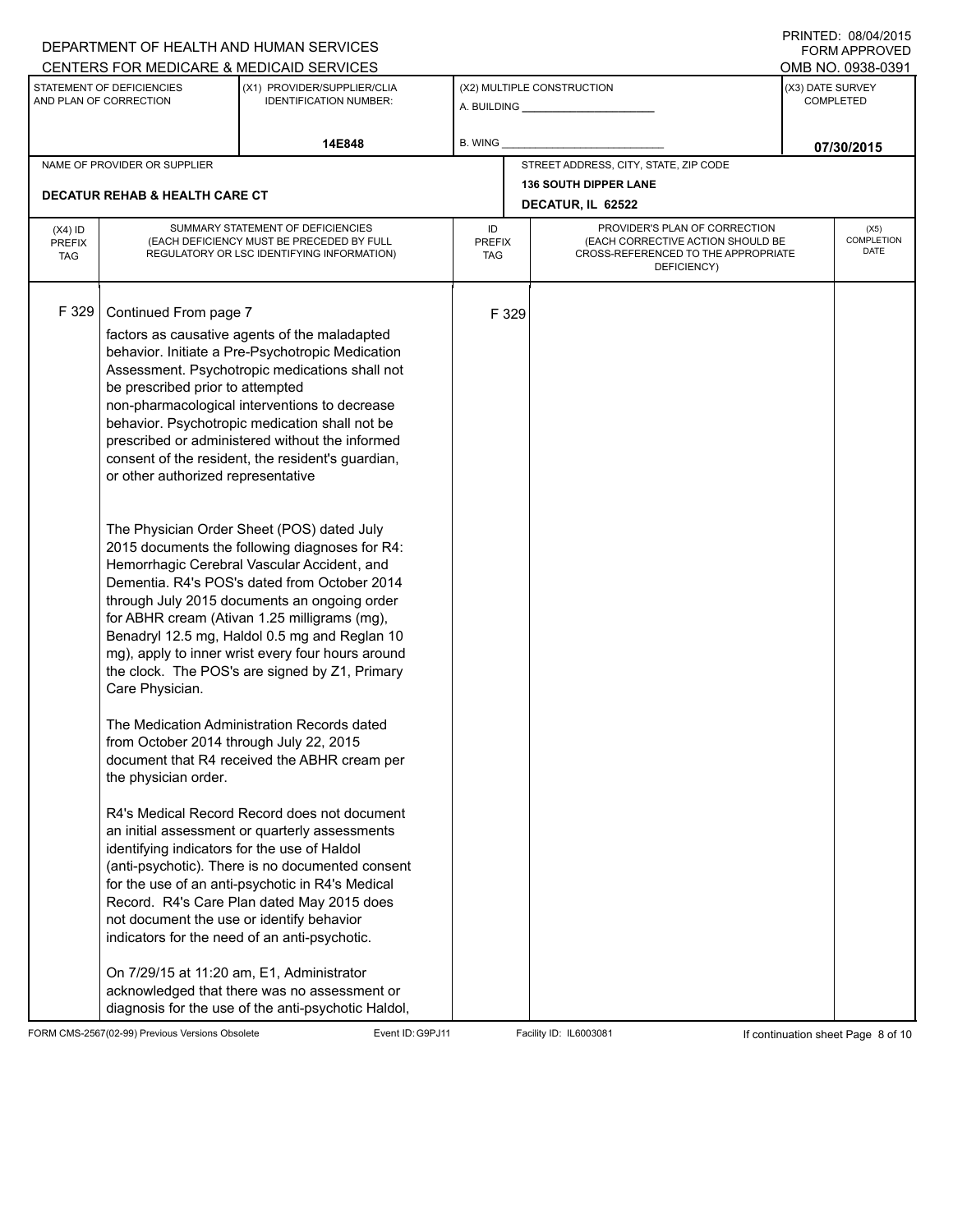| (X1) PROVIDER/SUPPLIER/CLIA<br>(X3) DATE SURVEY<br>STATEMENT OF DEFICIENCIES<br>(X2) MULTIPLE CONSTRUCTION<br>AND PLAN OF CORRECTION<br><b>IDENTIFICATION NUMBER:</b><br><b>COMPLETED</b><br>A. BUILDING A. BUILDING<br><b>B. WING</b><br>14E848<br>07/30/2015<br>STREET ADDRESS, CITY, STATE, ZIP CODE<br>NAME OF PROVIDER OR SUPPLIER<br><b>136 SOUTH DIPPER LANE</b><br><b>DECATUR REHAB &amp; HEALTH CARE CT</b><br>DECATUR, IL 62522<br>SUMMARY STATEMENT OF DEFICIENCIES<br>PROVIDER'S PLAN OF CORRECTION<br>ID<br>$(X4)$ ID<br>(X5)<br>(EACH CORRECTIVE ACTION SHOULD BE<br>(EACH DEFICIENCY MUST BE PRECEDED BY FULL<br><b>PREFIX</b><br><b>PREFIX</b><br><b>DATE</b><br>CROSS-REFERENCED TO THE APPROPRIATE<br>REGULATORY OR LSC IDENTIFYING INFORMATION)<br><b>TAG</b><br><b>TAG</b><br>DEFICIENCY)<br>F 329<br>Continued From page 8<br>F 329<br>for R4. E1 stated "I don't have an argument for it."                                                                                                                                                                                                                                                                                                                                                                                                                                                                                                                                                              | DEPARTMENT OF HEALTH AND HUMAN SERVICES<br>CENTERS FOR MEDICARE & MEDICAID SERVICES |  |  |  |  |  |            | FININILU. VOIVHIZU IJ<br><b>FORM APPROVED</b><br>OMB NO. 0938-0391 |  |  |  |
|-------------------------------------------------------------------------------------------------------------------------------------------------------------------------------------------------------------------------------------------------------------------------------------------------------------------------------------------------------------------------------------------------------------------------------------------------------------------------------------------------------------------------------------------------------------------------------------------------------------------------------------------------------------------------------------------------------------------------------------------------------------------------------------------------------------------------------------------------------------------------------------------------------------------------------------------------------------------------------------------------------------------------------------------------------------------------------------------------------------------------------------------------------------------------------------------------------------------------------------------------------------------------------------------------------------------------------------------------------------------------------------------------------------------------------------------------------------------------------|-------------------------------------------------------------------------------------|--|--|--|--|--|------------|--------------------------------------------------------------------|--|--|--|
|                                                                                                                                                                                                                                                                                                                                                                                                                                                                                                                                                                                                                                                                                                                                                                                                                                                                                                                                                                                                                                                                                                                                                                                                                                                                                                                                                                                                                                                                               |                                                                                     |  |  |  |  |  |            |                                                                    |  |  |  |
|                                                                                                                                                                                                                                                                                                                                                                                                                                                                                                                                                                                                                                                                                                                                                                                                                                                                                                                                                                                                                                                                                                                                                                                                                                                                                                                                                                                                                                                                               |                                                                                     |  |  |  |  |  |            |                                                                    |  |  |  |
|                                                                                                                                                                                                                                                                                                                                                                                                                                                                                                                                                                                                                                                                                                                                                                                                                                                                                                                                                                                                                                                                                                                                                                                                                                                                                                                                                                                                                                                                               |                                                                                     |  |  |  |  |  |            |                                                                    |  |  |  |
|                                                                                                                                                                                                                                                                                                                                                                                                                                                                                                                                                                                                                                                                                                                                                                                                                                                                                                                                                                                                                                                                                                                                                                                                                                                                                                                                                                                                                                                                               |                                                                                     |  |  |  |  |  |            |                                                                    |  |  |  |
|                                                                                                                                                                                                                                                                                                                                                                                                                                                                                                                                                                                                                                                                                                                                                                                                                                                                                                                                                                                                                                                                                                                                                                                                                                                                                                                                                                                                                                                                               |                                                                                     |  |  |  |  |  | COMPLETION |                                                                    |  |  |  |
| On 7/30/15 at 11:35 am, E7, Care Plan<br>Coordinator and R4's Previous Hospice Nurse<br>stated "the Haldol was started about two months<br>after (R4) was started on Hospice on 5/23/14.<br>(R4) was recently taken off Hospice on 7/9/15."<br>E7 stated R4 was given the cream because of his<br>behaviors. E7 stated "(R4) refused to take (R4's)<br>medications and could be combative with the<br>staff. (R4) did not have nausea and vomiting."<br>483.70(d)(1)(ii) BEDROOMS MEASURE AT<br>F458<br>F 458<br>LEAST 80 SQ FT/RESIDENT<br>$SS = C$<br>Bedrooms must measure at least 80 square feet<br>per resident in multiple resident bedrooms, and at<br>least 100 square feet in single resident rooms.<br>This REQUIREMENT is not met as evidenced<br>by:<br>Based on observation and record review, the<br>facility failed to provide at least 80 square feet of<br>floor space per resident bed in 26 of 26 multiple<br>resident rooms on 2 of 2 resident living corridors.<br>This failure affects nine residents (R2, R4, R5,<br>R6, R10, R11, R12, R13, and R14) reviewed for<br>room size on the sample of ten residents, and<br>twenty-five residents (R1, R3, R8, R9, R15<br>through 18, and R20 through R36) on the<br>supplemental sample.<br>Findings include:<br>Historical room size documentation and actual<br>measurements demonstrate that the double<br>occupancy resident bedrooms do not meet the<br>minimum required square footage of 80 square |                                                                                     |  |  |  |  |  |            |                                                                    |  |  |  |

FORM CMS-2567(02-99) Previous Versions Obsolete Event ID:G9PJ11 Facility ID: IL6003081 If continuation sheet Page 9 of 10